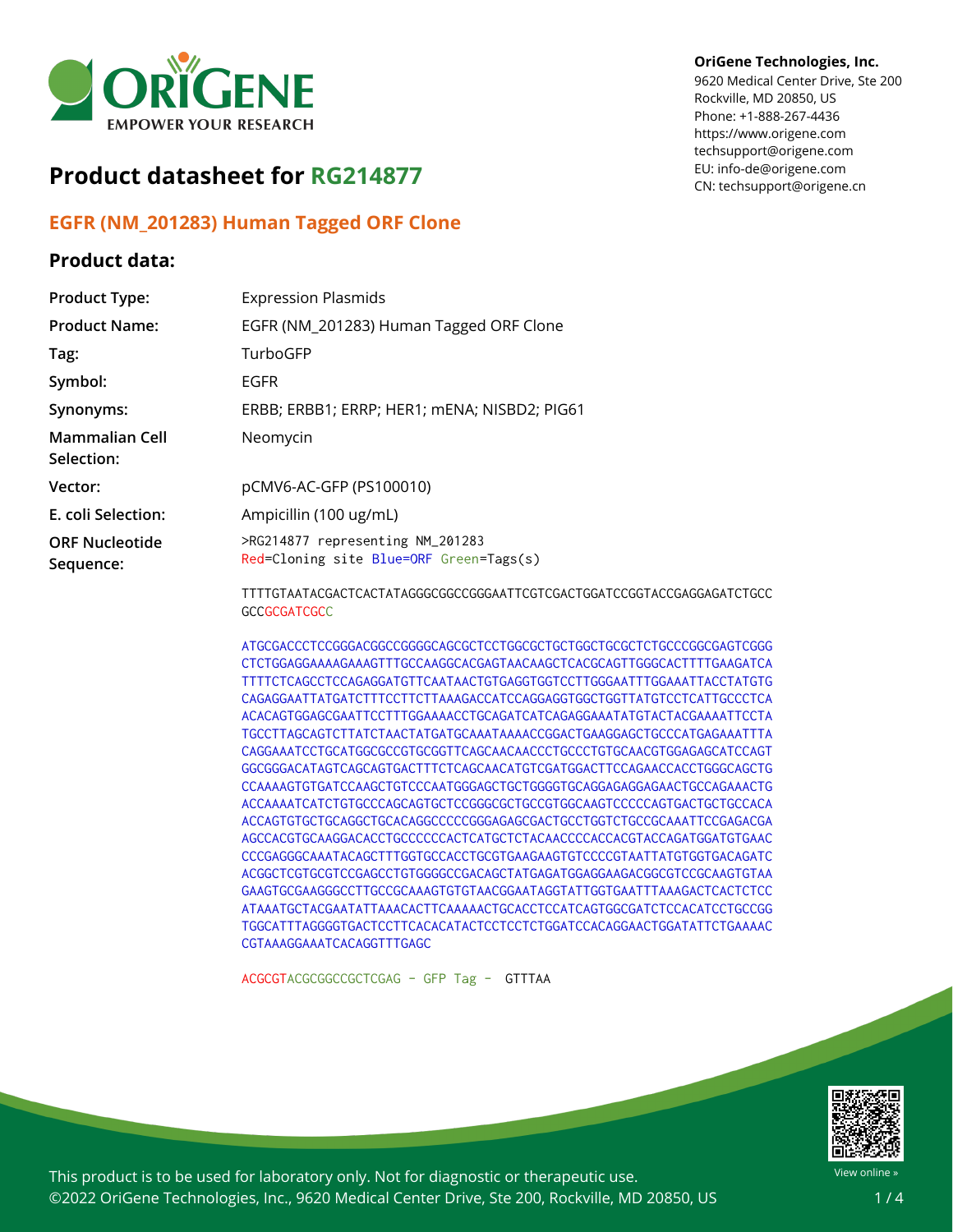

**Plasmid Map:**



**ACCN:** NM\_201283

This product is to be used for laboratory only. Not for diagnostic or therapeutic use. ©2022 OriGene Technologies, Inc., 9620 Medical Center Drive, Ste 200, Rockville, MD 20850, US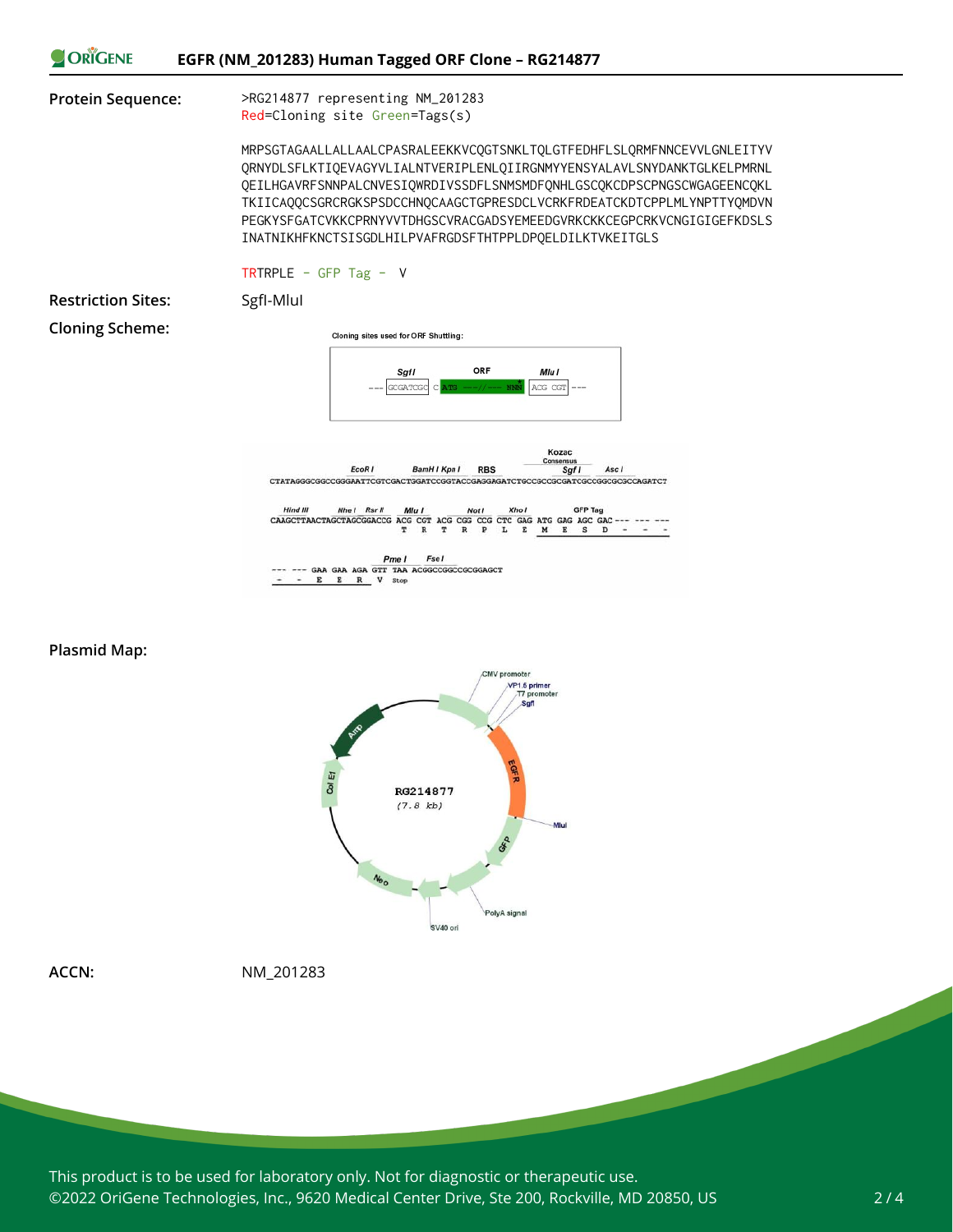#### ORIGENE **EGFR (NM\_201283) Human Tagged ORF Clone – RG214877**

| <b>ORF Size:</b>              | 1215 bp                                                                                                                                                                                                                                                                                                                                                                                                                                                                                                          |
|-------------------------------|------------------------------------------------------------------------------------------------------------------------------------------------------------------------------------------------------------------------------------------------------------------------------------------------------------------------------------------------------------------------------------------------------------------------------------------------------------------------------------------------------------------|
| <b>OTI Disclaimer:</b>        | The molecular sequence of this clone aligns with the gene accession number as a point of<br>reference only. However, individual transcript sequences of the same gene can differ through<br>naturally occurring variations (e.g. polymorphisms), each with its own valid existence. This<br>clone is substantially in agreement with the reference, but a complete review of all prevailing<br>variants is recommended prior to use. More info                                                                   |
| <b>OTI Annotation:</b>        | This clone was engineered to express the complete ORF with an expression tag. Expression<br>varies depending on the nature of the gene.                                                                                                                                                                                                                                                                                                                                                                          |
| Components:                   | The ORF clone is ion-exchange column purified and shipped in a 2D barcoded Matrix tube<br>containing 10ug of transfection-ready, dried plasmid DNA (reconstitute with 100 ul of water).                                                                                                                                                                                                                                                                                                                          |
| <b>Reconstitution Method:</b> | 1. Centrifuge at 5,000xg for 5min.<br>2. Carefully open the tube and add 100ul of sterile water to dissolve the DNA.<br>3. Close the tube and incubate for 10 minutes at room temperature.<br>4. Briefly vortex the tube and then do a quick spin (less than 5000xg) to concentrate the liquid<br>at the bottom.<br>5. Store the suspended plasmid at -20°C. The DNA is stable for at least one year from date of<br>shipping when stored at -20°C.                                                              |
| RefSeq:                       | NM 201283.2                                                                                                                                                                                                                                                                                                                                                                                                                                                                                                      |
| <b>RefSeq Size:</b>           | 1595 bp                                                                                                                                                                                                                                                                                                                                                                                                                                                                                                          |
| <b>RefSeq ORF:</b>            | 1218 bp                                                                                                                                                                                                                                                                                                                                                                                                                                                                                                          |
| Locus ID:                     | 1956                                                                                                                                                                                                                                                                                                                                                                                                                                                                                                             |
| UniProt ID:                   | P00533                                                                                                                                                                                                                                                                                                                                                                                                                                                                                                           |
| <b>Cytogenetics:</b>          | 7p11.2                                                                                                                                                                                                                                                                                                                                                                                                                                                                                                           |
| <b>Protein Families:</b>      | Adult stem cells, Cancer stem cells, Druggable Genome, ES Cell Differentiation/IPS, Protein<br>Kinase, Secreted Protein, Stem cell relevant signaling - JAK/STAT signaling pathway,<br>Transmembrane                                                                                                                                                                                                                                                                                                             |
| <b>Protein Pathways:</b>      | Adherens junction, Bladder cancer, Calcium signaling pathway, Colorectal cancer, Cytokine-<br>cytokine receptor interaction, Dorso-ventral axis formation, Endocytosis, Endometrial cancer,<br>Epithelial cell signaling in Helicobacter pylori infection, ErbB signaling pathway, Focal<br>adhesion, Gap junction, Glioma, GnRH signaling pathway, MAPK signaling pathway,<br>Melanoma, Non-small cell lung cancer, Pancreatic cancer, Pathways in cancer, Prostate<br>cancer, Regulation of actin cytoskeleton |

This product is to be used for laboratory only. Not for diagnostic or therapeutic use. ©2022 OriGene Technologies, Inc., 9620 Medical Center Drive, Ste 200, Rockville, MD 20850, US